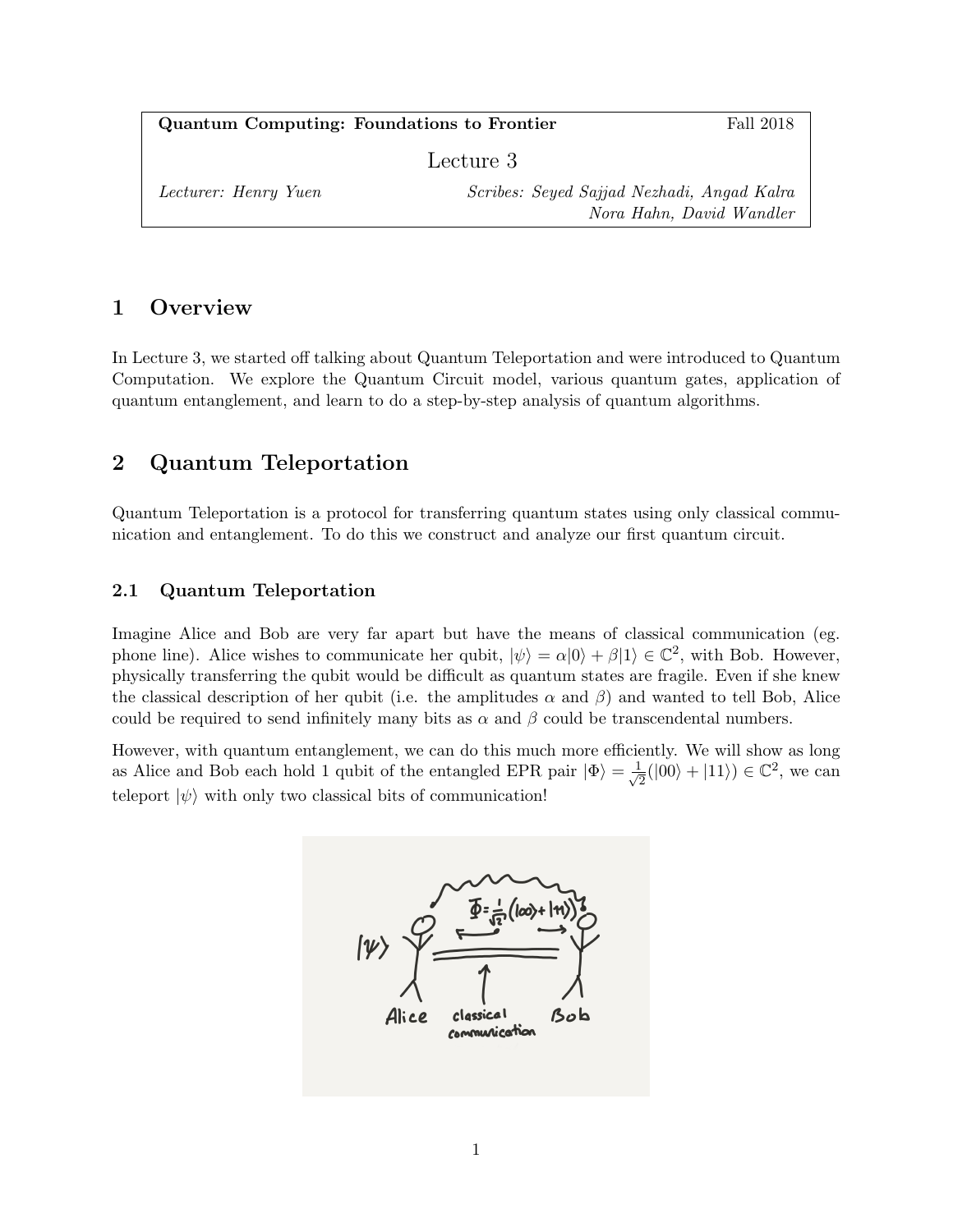### 2.2 Circuit Implementation

Quantum circuits represent applications of gates (unitary operations) and measurements to the qubits. The first two qubits are for Alice and the third for Bob. The circuit wires move forward with time. At each time step i we get the quantum state  $|\phi_i\rangle$ .



#### Gate Descriptions

- 1. CNOT 2 qubit gate: CNOT  $|a, b\rangle = |a, a \oplus b\rangle$  where a is the **control** and b is the **target**. In the circuit diagram, CNOT is represented by the black circle, connected by a line to an  $\oplus$ symbol. The black circle represents the control qubit, and the  $\oplus$  is on the target qubit.
- 2. Hadamard single qubit unitary:  $H = \frac{1}{\sqrt{2}}$ 2  $\begin{bmatrix} 1 & 1 \end{bmatrix}$ 1 −1 . This single-qubit unitary has the following behavior on the standard basis:  $H|0\rangle = |+\rangle = \frac{1}{\sqrt{2}}$  $\frac{1}{2}$  (|0\in + |1\in \), and  $H|1\rangle = |-1\rangle =$  $\frac{1}{\sqrt{2}}$  $\frac{1}{2}$  (|0\notes - |1\notes 1\notes 0.5 \cdot 0.5 \cdot 0.5 \cdot 0.5 \cdot 0.5 \cdot 0.5 \cdot 0.5 \cdot 0.5 \cdot 0.5 \cdot 0.5 \cdot 0.5 \cdot 0.5 \cdot 0.5 \cdot 0.5 \cdot 0.5 \cdot 0.5 \cdot 0.5 \cdot 0.5 \cdot 0.
- 3.  $|\mathcal{A}|$  Measurement in the standard basis  $\{|0\rangle, |1\rangle\}$

Alice carries out the gates up to the measurement part. She obtains two classical bits (that is what the double-lines coming out of the measurement gates indicate), called  $z$  (top wire) and x (middle wire). She relays these two classical bits to Bob over their classical communication channel.

Bob, after receiving  $(z, x)$ , will first apply a *controlled Pauli X* gate depending on the value of x. If  $x = 0$ , then he does nothing to his qubit (or in other words, applies the identity). If  $x = 1$ , then he applies the Pauli X gate, which is a single qubit bit flip:  $\sigma_x = \begin{bmatrix} 0 & 1 \\ 1 & 0 \end{bmatrix}$ . This single-qubit unitary has the following behavior on the standard basis:  $\sigma_X|0\rangle = |1\rangle$ , and  $\sigma_X|1\rangle = |0\rangle$ .

Then, if  $z = 0$ , he does nothing (i.e. applies the identity) to his qubit; otherwise, if  $z = 1$ , then he applies the Pauli Z gate, which is:  $\sigma_z = \begin{bmatrix} 1 & 0 \\ 0 & 1 \end{bmatrix}$  $0 -1$  . This single-qubit unitary has the following behavior on the standard basis:  $\sigma_Z|0\rangle = |0\rangle$ , and  $\sigma_Z|1\rangle = -|1\rangle$ .

Note: Here, one can think of the controlled Pauli X gate as being equivalent to a CNOT gate where the control qubit is classical.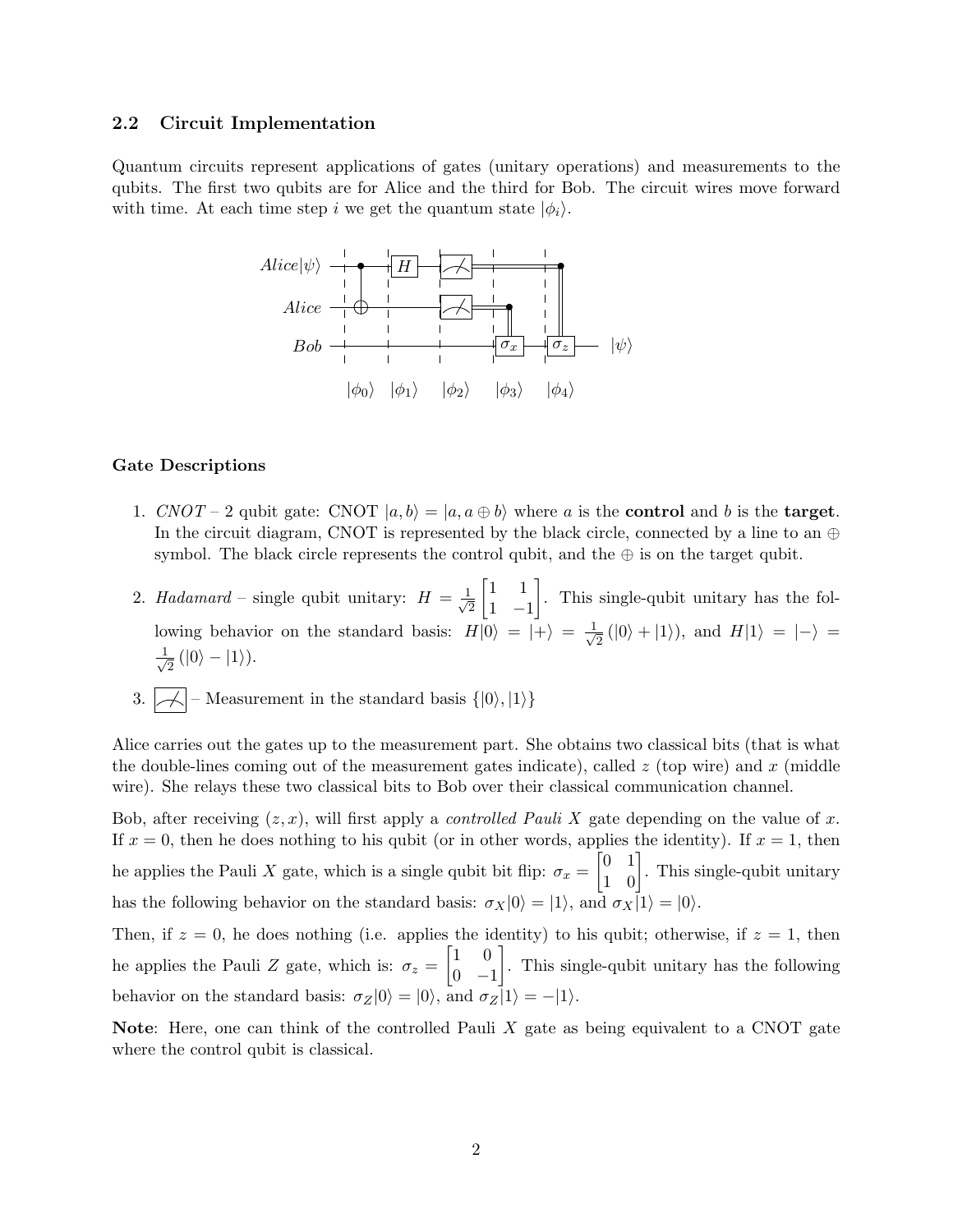### 2.3 Circuit Analysis

We claim that, after the protocol is completed, Bob's qubit (the third qubit of the circuit) is in the state  $|\psi\rangle$  – the state that Alice originally received! To show this, we will compute the state of the circuit at each time step.

$$
|\phi_0\rangle = |\psi\rangle \otimes |\Phi\rangle = (\alpha|0\rangle + \beta|1\rangle) \otimes \frac{1}{\sqrt{2}}(|00\rangle + |11\rangle) = \frac{1}{\sqrt{2}}(\alpha|000\rangle + \alpha|011\rangle + \beta|100\rangle + \beta|111\rangle)
$$
(1)

$$
|\phi_1\rangle = \frac{1}{\sqrt{2}}(\alpha|000\rangle + \alpha|011\rangle + \beta|110\rangle + \beta|101\rangle)
$$
 by applying CNOT gate to the first two qubits. (2)

$$
|\phi_2\rangle = H|\phi_1\rangle = \frac{1}{\sqrt{2}} (\alpha H|0\rangle|00\rangle + \alpha H|0\rangle|11\rangle + \beta H|1\rangle|10\rangle + \beta H|1\rangle|01\rangle)
$$
  
= 
$$
\frac{1}{\sqrt{2}} (\alpha|+\rangle|00\rangle + \alpha|+\rangle|11\rangle + \beta|-\rangle|10\rangle + \beta|-\rangle|01\rangle)
$$
  
= 
$$
\frac{1}{2} (\alpha|000\rangle + \alpha|100\rangle + \alpha|011\rangle + \alpha|111\rangle + \beta|010\rangle - \beta|110\rangle + \beta|001\rangle - \beta|101\rangle)
$$
(3)

Step 3: Alice measures both her qubits to obtain outcomes  $(z, x)$ . Suppose she gets:

•  $(z = 0, x = 0)$ . To get the post-measurement state, only look at terms with "00" in first two positions. Unnormalized, the post-measurement state is

$$
\frac{1}{2}|00\rangle \otimes (\alpha|0\rangle + \beta|1\rangle) = \frac{1}{2}|00\rangle \otimes |\psi\rangle
$$

Since Bob receives  $(z = 0, x = 0)$ , he doesn't apply  $\sigma_X$  nor  $\sigma_Z$ , and his qubit is in the state  $|\psi\rangle$ . This outcome occurs with probability 1/4.

•  $(z = 0, x = 1)$ . The unnormalized post-measurement state is  $\frac{1}{2} |01\rangle \otimes |\beta|0\rangle + \alpha |1\rangle$ . Bob applies  $\sigma_X$  to his qubit, yielding

$$
\sigma_x(\beta|0\rangle + \alpha|1\rangle) = |\psi\rangle
$$

for Bob's qubit. This outcome also occurs with probability 1/4.

•  $(z = 1, x = 0)$ . The unnormalized post-measurement state is  $\frac{1}{2} |10\rangle \otimes (\alpha |0\rangle - \beta |1\rangle)$ . Bob applies  $\sigma_Z$  to his qubit, yielding

$$
\sigma_z(\alpha|0\rangle - \beta|1\rangle) = |\psi\rangle
$$

for Bob's qubit. This outcome also occurs with probability 1/4.

•  $(z = 1, x = 1)$ . The unnormalized post-measurement state is  $\frac{1}{2} |11\rangle \otimes (-\beta |0\rangle + \alpha |1\rangle)$ . Bob applies  $\sigma_X$ , and then  $\sigma_Z$  to his qubit, yielding

$$
\sigma_z(\sigma_x(-\beta|0\rangle + \alpha|1\rangle)) = \sigma_z(\alpha|0\rangle - \beta|1\rangle)) = |\psi\rangle
$$

for Bob's qubit. This outcome also occurs with probability 1/4.

Therefore with probability  $P = 4 \times \frac{1}{4} = 1$  the third qubit is  $|\psi\rangle$ . Bob always gets Alice's qubit!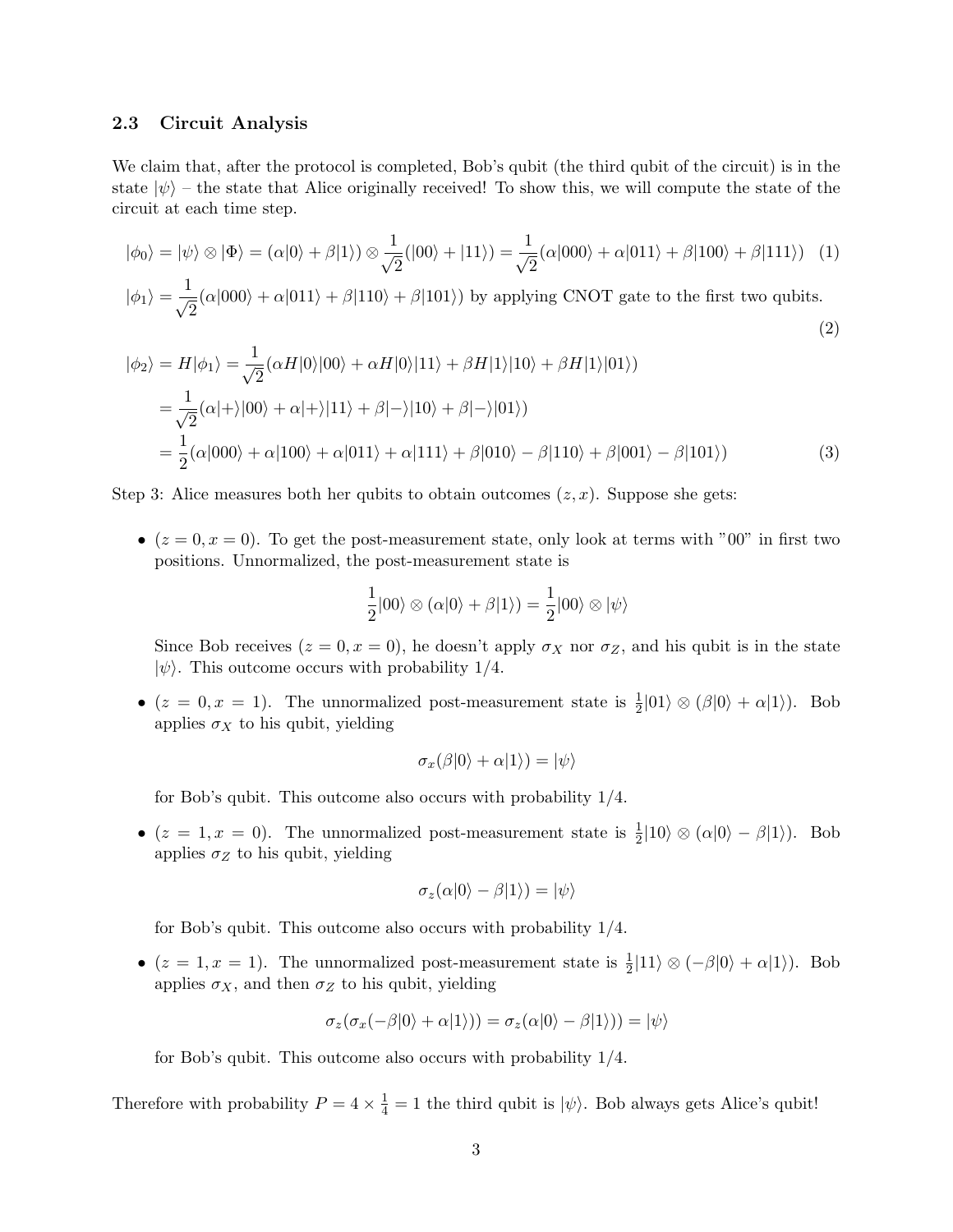A few notes. One thing you may notice is that this seems reminiscent of cloning a state. However, this does not violate the No-Cloning Theorem (which we saw in Lecture 1), because at the end of the protocol, only Bob has the state  $|\psi\rangle$ , and Alice only has the measurement outcomes.

Another question that arises is, whether teleportation can be achieved by sending fewer than two classical bits. It turns out two classical bits are necessary! Also, some communication is necessary; otherwise this would mean that Alice could transmit information to Bob instantaneously. In other words, if Alice tries to teleport quantum states to Bob without sending any information, Bob would not be able to recover the state  $|\psi\rangle$  (in fact, from his point of view, he just has a uniformly random bit).

## 3 Quantum Computation

### 3.1 The Quantum Circuit Model

A quantum computation is anything that can be computed by a quantum circuit. Quantum Teleportation was an example of quantum computation. For our purposes, we will define a quantum circuit to be a combination of single- and two-qubit gates, as well as measurements in the standard basis. One could also consider models of quantum circuits with say three-qubit gates, but this does not really affect the model.

Furthermore, when discussing quantum algorithms, we will assume that the measurements all occur at the very end of the circuit. This is not true of the quantum teleportation circuit, but that is for the "communication setting", where one party has to measure in order to communicate with another party. For algorithms, we can defer all the measurements to the end. This is without loss of generality in the algorithms setting, as by something called the "Principle of Deferred Measurement" we can push any intermediate measurements to the end and have an equivalent quantum circuit.

Here is how we interpret the circuit:



- The *n* qubits usually start off in the  $|0\rangle$  state (but not always).
- Time runs from left to right.
- At each discrete time step, a gate is applied to at most 2 qubits.
- A gate is a unitary operation.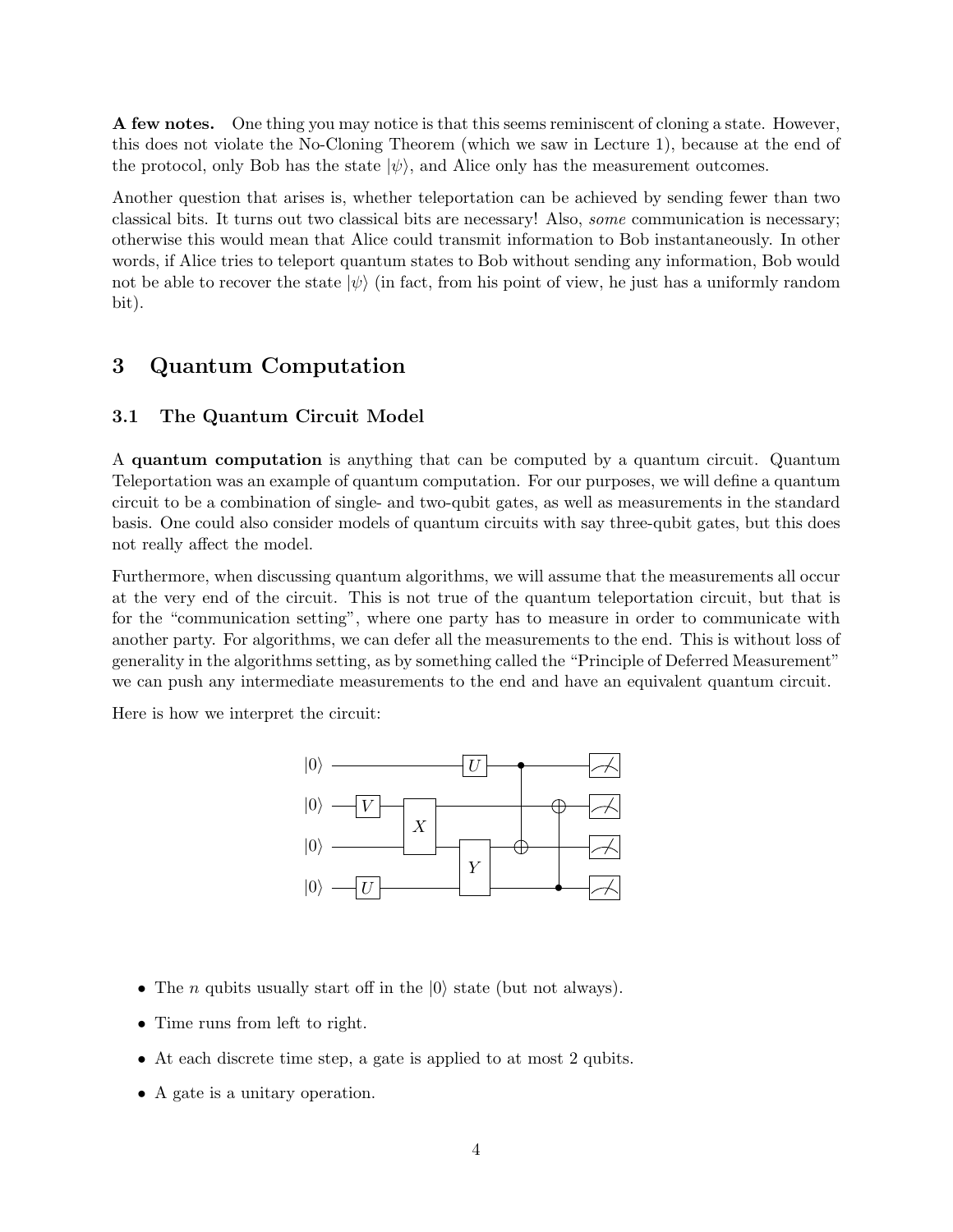Thus, if we ignore the measurements at the end of a quantum circuit, every quantum circuit C corresponds to a unitary transformation acting on n qubits.

#### Question: Why does this capture quantum computation?

Given  $n$  qubits, what can happen to it? According to the postulates of QM that we talked about, there are measurements and unitary transformations. The quantum circuit has the measurements, but what about the unitaries? The unitaries in a quantum circuit act non-trivially on a few qubits, but a general unitary on  $n$  qubits might act on all  $n$  qubits in a very complicated fashion.

This next Theorem justifies why we can restrict our attention to two-qubit unitaries.

**Theorem 1.** Every unitary U on n qubits can be written as a product of two-qubit gate  $\{g_i\}$ 

$$
U = g_T \cdots g_2 g_1.
$$

for some T.

Proof. Proof can be found in Chapter 4 of Nielsen and Chuang.

**Important note.** In the Theorem above, when we say  $g_i$  is a two-qubit gate, that does not mean that  $g_i$  is two-qubit unitary in the product  $g_T \cdots g_2 g_1$ . That wouldn't make sense, as a two-qubit unitary is a  $4 \times 4$  matrix and U is a  $2^n \times 2^n$  matrix.

Rather, we mean that each  $g_i$  looks like  $\hat{g}_i \otimes I$  where  $\hat{g}_i$  is a 4 × 4 unitary matrix, and I is the identity matrix on  $\mathbb{C}^{2^{n-2}}$ . We also have to pay attention to how the tensor product is interpreted, too. For example, if  $g_i$  represents a two-qubit gate acting on qubits 1 and 2, then  $g_i = \hat{g}_i \otimes I$  is interpreted as usual. If  $g_i$  acts on qubits 3 and 4, then we can write  $g_i = I_{1,2} \otimes \hat{g}_i \otimes I_{5,\dots,n}$  where  $I_{12}$  is the identity on qubits 1 and 2, and  $I_{5,\dots,n}$  is the identity on qubits 5 through n. What if  $g_i$  acts on qubits 1 and 3 (or any non-consecutive pair of qubits)? There is unfortunately no nice way to write this, so we just write  $g_i = \hat{g}_i \otimes I$  where we interpret the identity as acting on qubits  $2, 4, 5, \ldots, n$ .

The point is, one needs to pay attention which qubits a gate acts on.

## 4 Quantum Computation and Quantum Circuit Model

### 4.1 Discrete, universal gate sets

Consider a general circuit, that means the circuit consists of arbitrary two qubit gates. How many qubit gates are there which you can apply? Infinite many! But let's suppose that you can only apply gates from some discrete, finite set  $\Lambda \in \{\text{two-qubit unitaries}\}\.$  Is there any chance to construct a general circuit only with gates from  $\Lambda$ ? If the set  $\Lambda$  is chosen carefully, the circuits with gates from  $Λ$  can approximate any general circuit. And in this case  $Λ$  is called a universal gate set. Hereafter, the meaning of the terms approximate and universal gate set will be specified. Notice that the final measurements are omitted for now, such that circuits are unitaries.

 $\Box$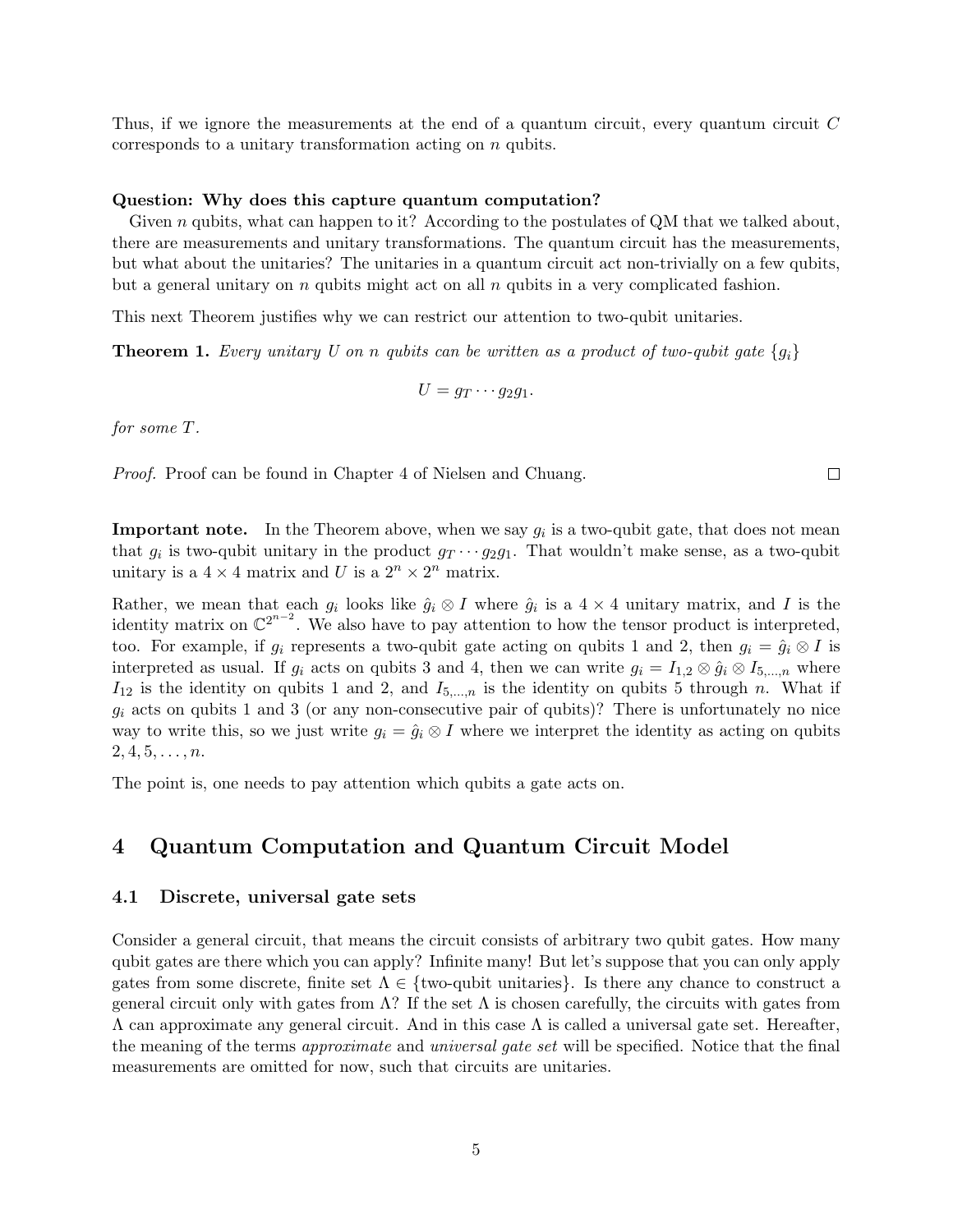**Definition 2** (ε-approximation). The circuit C  $\varepsilon$ -approximates circuit C' if

$$
E(C, C') = \max_{|\psi\rangle} ||(C - C') |\psi\rangle|| \le \varepsilon.
$$

**Definition 3** (universal gate set). A gate set  $\Lambda$  is **universal** if for all general circuits C the following statement holds:

 $\forall \varepsilon > 0 \ \exists \ a \ \Lambda\text{-}circuit\ C' \ (gates \ only \ from \ \Lambda) \ s.t. \ E(C, C') \leq \varepsilon.$ 

The attempt to approximate any general circuit out of gates from some finite set  $\Lambda$  seems to be impossible. But the proof idea resembles the relation between the sets of rational and real numbers. The rational numbers form a dense subset of the real numbers. Analogously, the idea is to show that  $Z(\Lambda) = \{$ all possible  $\Lambda$ -circuits $\} \subseteq \{$ all n-qubit unitaries $\}$  is dense in the set of all n-qubit unitaries.

In the following, an example for an universal gate set is given.

Example. Consider the discrete, finite set

$$
\Lambda = \{H, S, T, CNOT\},\
$$

where H (Hadamard gate), S (phase gate) and T ( $\pi/8$  gate) [NC11] are single-qubit gates and CNOT is the only two-qubit gate. More precisely, the gates are defined as follows.

$$
H = \frac{1}{\sqrt{2}} \begin{pmatrix} 1 & 1 \\ 1 & -1 \end{pmatrix}
$$

$$
S = \begin{pmatrix} 1 & 0 \\ 0 & i \end{pmatrix}
$$

$$
T = \begin{pmatrix} 1 & 0 \\ 0 & e^{i\pi/4} \end{pmatrix}
$$

$$
CNOT = \begin{pmatrix} 1 & 0 & 0 & 0 \\ 0 & 1 & 0 & 0 \\ 0 & 0 & 0 & 1 \\ 0 & 0 & 1 & 0 \end{pmatrix}
$$

Consider a universal gate set. We have seen that there exists a  $\Lambda$ -circuit  $C'$  which  $\varepsilon$ -approximates the general circuit  $C$ . But up to now we don't know anything about the size of  $C'$ . The following theorem is one of the most important results of quantum computing; it will allow us to conclude that there is always a circuit  $C'$  which is not much bigger than  $C$ .

**Theorem 4** (Solovay-Kitaev Theorem). Let  $\Gamma$  denote a set of single-qubit unitaries. Suppose that

• Γ generates a dense subgroup of  $SU(2)$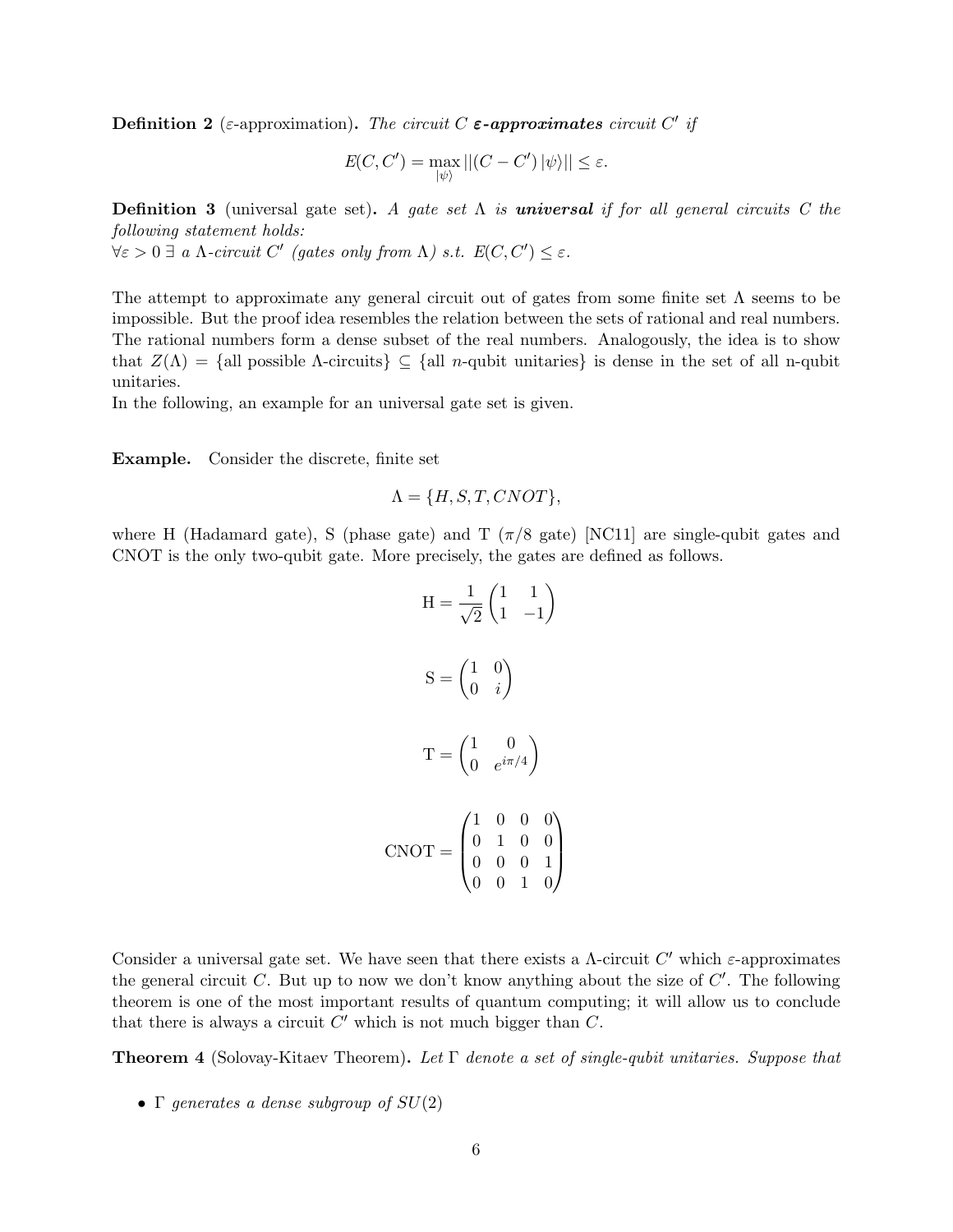• Γ is closed under inverse.

Then any single-qubit unitary U can be  $\varepsilon$ -approximated by a product of at most  $\log^d(1/\varepsilon)$  gates from the set  $\Gamma$  for some constant  $1 \leq d \leq 4$ .

Proof. A proof can be found in the appendix of, e.g., Nielsen and Chuang.  $\Box$ 

Corollary 5. Let  $\Lambda$  be a gate set such that  $\Lambda = \{CNOT\} \cup \Gamma$  where  $\Gamma$  that satisfies the conditions of the Solovay-Kitaev theorem. Then for any circuit C, there exists a  $\Lambda$ -circuit C' that  $\varepsilon$ -approximates C' and the size of C' (the number of gates) is at most the size of C times  $\log^d(|C|/\varepsilon)$ .

*Proof.* It turns out that any circuit  $C$  consisting of (arbitrary) two-qubit gates has an *equivalent* circuit  $C'$  consisting of single-qubit gates and CNOT gates (a proof can be found in Nielsen an Chuang). Using the Solovay-Kitaev theorem, we can approximate every single-qubit gate in  $C'$  up to  $\varepsilon/|C|$  accuracy using  $\log^d(|C|/\varepsilon)$  gates from  $\Gamma$ .  $\Box$ 

How do we apply this Corollary to the gate set described above? It does not appear to be closed under inverse, after all. However, we can augment  $\Lambda$  so that it has inverses: notice that  $S^{-1} = S^3$ and  $T^{-1} = T^7$ . Adding this in will make  $\Lambda$  satisfy the requisite conditions.

In the original theorem the constant was approximated by  $d \approx 3.97$ . Over the years, the estimate has been improved and today it is proved that the statement even holds for  $d = 1$ .

This theorem is very important for quantum computing in practice because developed quantum algorithms often contain various two (or more) qubit gates. But a real quantum computer cannot handle an algorithm which uses any kind of gates. Due to the theorem, it is possible to compile the code down to the gate set of the used machine. Furthermore, there already are fast algorithms to compute  $C'$  out of  $C$ .

### 4.2 Oracle access to functions

Two important types of problems which shall be solved are decision and search problems because many problems can be phrased in the same way. Therefore a lot of the quantum algorithms in this course will be of one of these types.

The input for both problems is an unknown function  $f: X \to Y$  but the questions vary as you can see in the following.

- decision: Does f have some property  $p? \rightarrow yes/no$
- search: Find  $x \in X$  s.t.  $f(x) = 1$

#### Picture of the query model

Now we want to see how these quantum algorithms are working. The quantum algorithms get access to the unknown function  $f$  through query access. As you can see in the following picture, the circuits get access to another unitary which is called the **oracle to f** and shortened as  $U_f$ .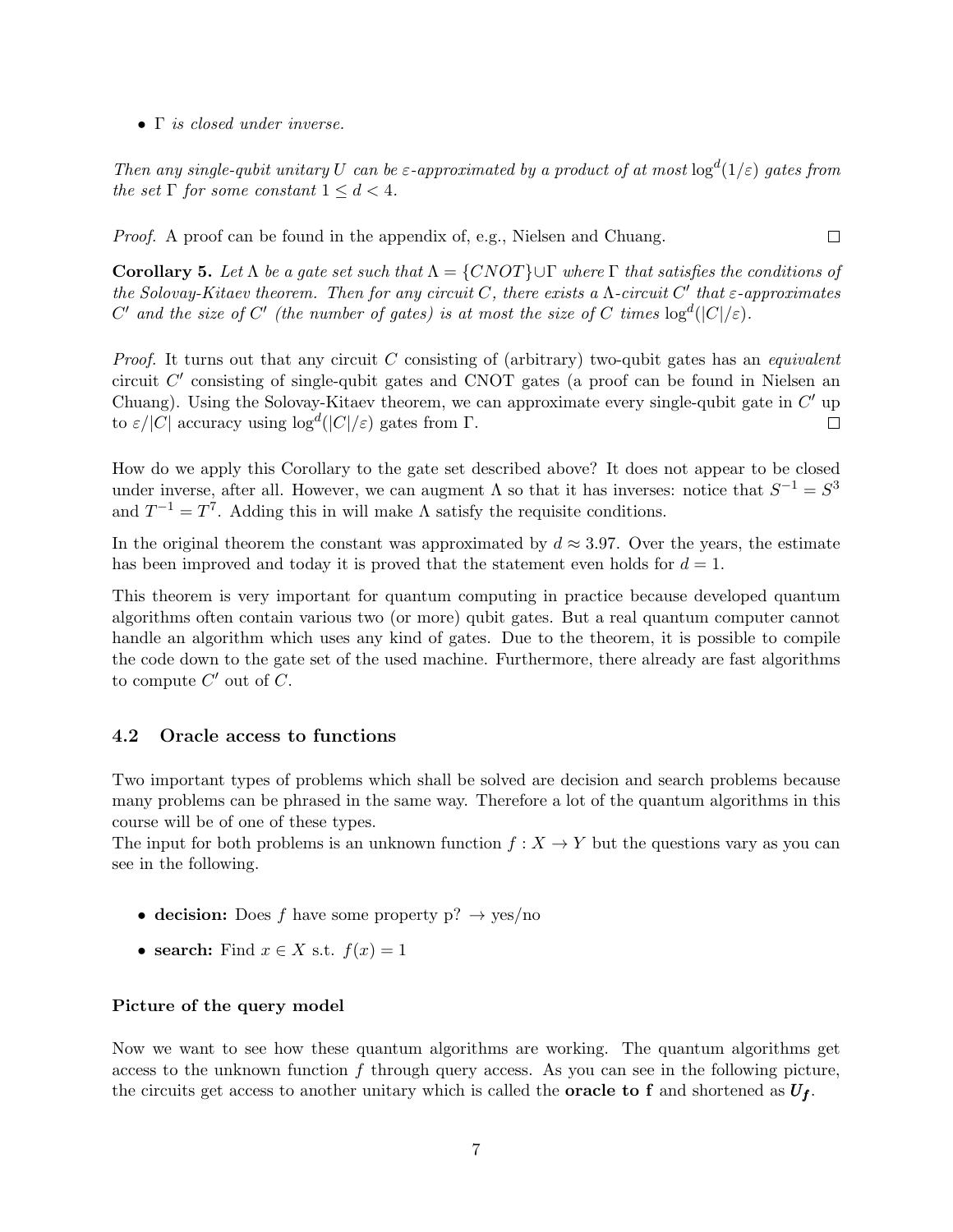

Figure 1: A picture of the query model

But what is  $U_f$  precisely? How does the oracle behave? As the name *oracle* suggests, we can ask for the answer but cannot know how it works inside.

The oracle can be expressed as a unitary operator. Without loss of generality, assume the boolean function  $f: \{0,1\}^m \to \{0,1\}$ . Consider a m-qubit x as input register and b as target qubit. Then the oracle behaves as  $(m + 1)$ -qubit unitary as follows.

$$
U_f |x, b\rangle = |x, b \oplus f(x)\rangle
$$

Generally, if the oracle  $U_f$  is applied to a function  $f: \{0,1\}^m \to \{0,1\}^n$ , that means

$$
U_f |x, b\rangle = |x, b \oplus f(x)\rangle,
$$

where x is a m-qubit register and b is a n-qubit register. The notation  $b \oplus f(x)$  is the n-qubit string such that the *i*'th bit is  $b_i \oplus f(x)_i$  (the parity of  $b_i$  and the *i*'th bit of the output  $f(x)$ ).

Hence,  $U_f$  is a  $2^{m+n} \times 2^{m+n}$  unitary.

# 5 Quantum Algorithms

In this section we start to look at particular algorithms that can be implemented on qunatum computers and how they improve on classical algorithms.

### 5.1 Deutsch's Algorithm

This algorithm solves the decision problem: given  $f: \{0,1\} \rightarrow \{0,1\}$ , decide if f is constant or not constant. This is a very simple problem, we could just check the two possible inputs, but Deutsch's algorithm is able to do it using just one query!

The algorithm is given by the following circuit:



To prove that this algorithm solves the decision problem, we follow through the ciruit and write the quantum state at each step. To start we have

$$
|\varphi_0\rangle = |0\rangle \otimes |1\rangle
$$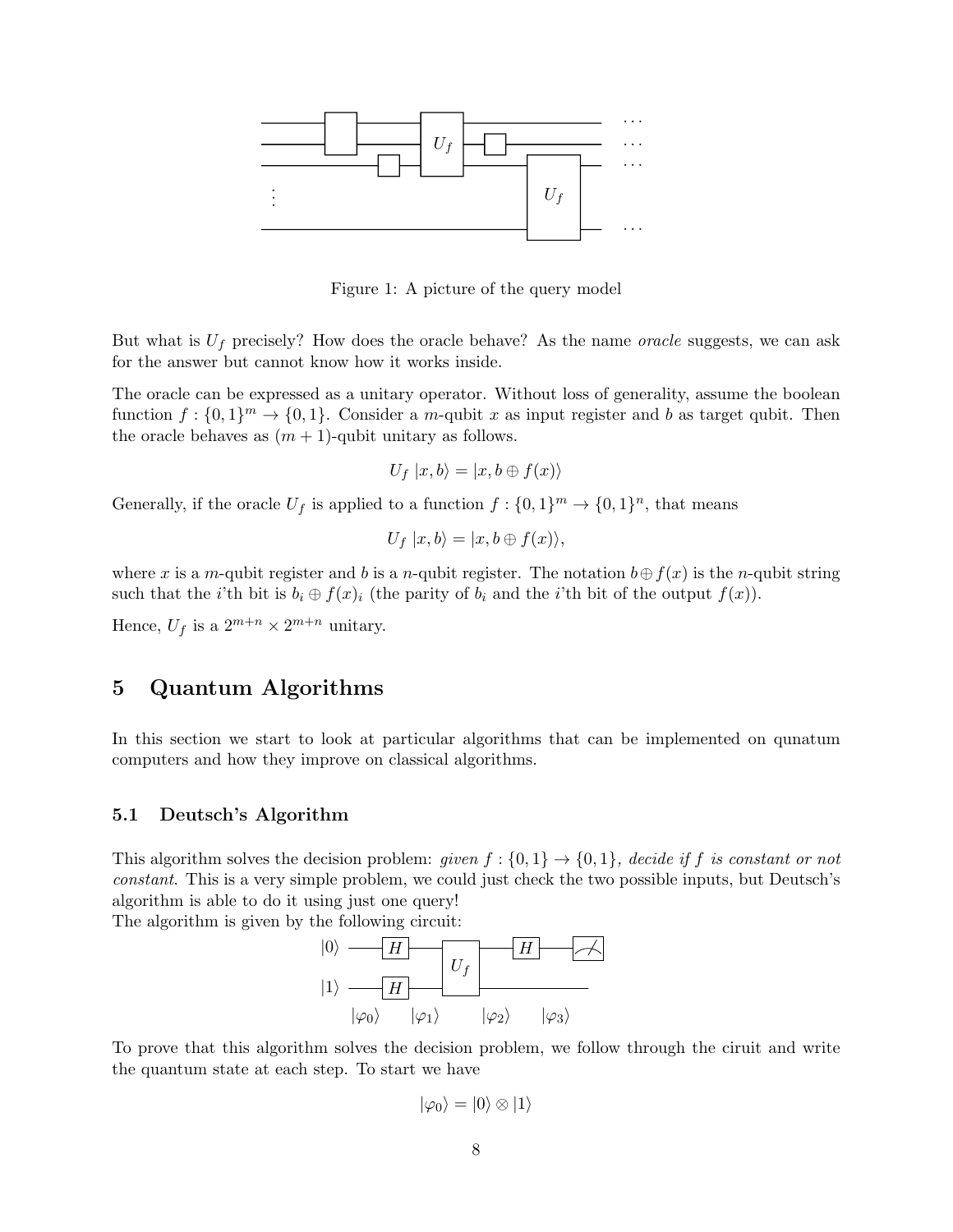Then we apply the Hadamard operator to both qubits:

$$
|\varphi_1\rangle = H|0\rangle \otimes H|1\rangle = |+\rangle \otimes |-\rangle
$$
  
=  $\frac{1}{2} (|00\rangle - |01\rangle + |10\rangle - |11\rangle)$ 

Then we apply the oracle operator,  $U_f$ :

$$
|\varphi_2\rangle = \frac{1}{2} (|0, 0 + f_0\rangle - |0, 1 + f_0\rangle + |1, 0 + f_1\rangle - |1, 1 + f_1\rangle)
$$
  
=  $\frac{1}{2} (|0, f_0\rangle - |0, \bar{f}_1\rangle + |1, f_1\rangle - |1, \bar{f}_1\rangle)$ 

Notice that here we used the shorthand  $f_i = f(i)$  and used  $\bar{f}_i$  to indicate the opposite of  $f_i$ . From here, we again apply the Hadamard operator to the first qubit:

$$
|\varphi_3\rangle = \frac{1}{2} (|+\rangle |f_0\rangle - |+\rangle |\bar{f}_0\rangle + |-\rangle |f_1\rangle - |-\rangle |\bar{f}_1\rangle)
$$
  
= 
$$
\frac{1}{2\sqrt{2}} (|0\rangle \otimes (|f_0\rangle - |f_0\rangle + |f_1\rangle - |f_1\rangle) + |1\rangle \otimes (|f_0\rangle - |f_0\rangle - |f_1\rangle + |f_1\rangle))
$$

Now, we measure the first qubit. There are two possibilities for the distribution of outcomes. If  $f$ is constant, then  $f_0 = f_1$ , so the state is:

$$
|\varphi_3\rangle = \frac{1}{2\sqrt{2}} (|0\rangle \otimes (2|f_0\rangle - 2|\bar{f}_0\rangle) + |1\rangle \otimes 0) = \frac{1}{\sqrt{2}}|0\rangle \otimes (|f_0\rangle - |\bar{f}_0\rangle)
$$

Therefore, we will measure 0 with probability 1. On the other hand, if  $f$  is not constant, then  $f_1 = f_0$ , so the state is:

$$
|\varphi_3\rangle = \frac{1}{\sqrt{2}}|1\rangle \otimes (|f_0\rangle - |\bar{f}_0\rangle)
$$

In this case, we measure 1 with probability 1. Thus, the algorithm solves the problem of deciding whether or not  $f$  is constant.

### 5.2 Simon's Algorithm

Simon's algorithm is a precursor to Shor's algorithm, that was created by U of T grad, Daniel Simon. The search problem that the algorithm solves takes as its input a function  $f: \{0,1\}^m \to \{0,1\}^m$ that is guarenteed to have the property that  $\exists s \in \{0,1\}^m$  such that  $\forall x, y \in \{0,1\}^m f(x) = f(y) \iff$  $x = y$  or  $x = y \oplus s$ . The problem is to find s.

Classically, this can only be done by checking various pairs until you find two that collide. This Classically, this can only be done by checking various pairs until you find two that collide. This takes at least  $\sqrt{2^m}$  queries. Simon's algorithm, on the other hand, only needs  $\mathcal{O}(m)$  queries. It runs on a  $2m$ -qubit quantum computer. The following subroutine is the basis of Simon's algorithm:



Notice that the notation  $|0\rangle^{\otimes m}$  means  $|0\rangle_1 \otimes |0\rangle_2 \otimes \cdots \otimes |0\rangle_m$  and  $H^{\otimes m}|0\rangle^{\otimes m}$  means we apply H to each of the m qubits. Also, since f outputs to  $\{0,1\}^m$  we now need m qubits for the output. Just